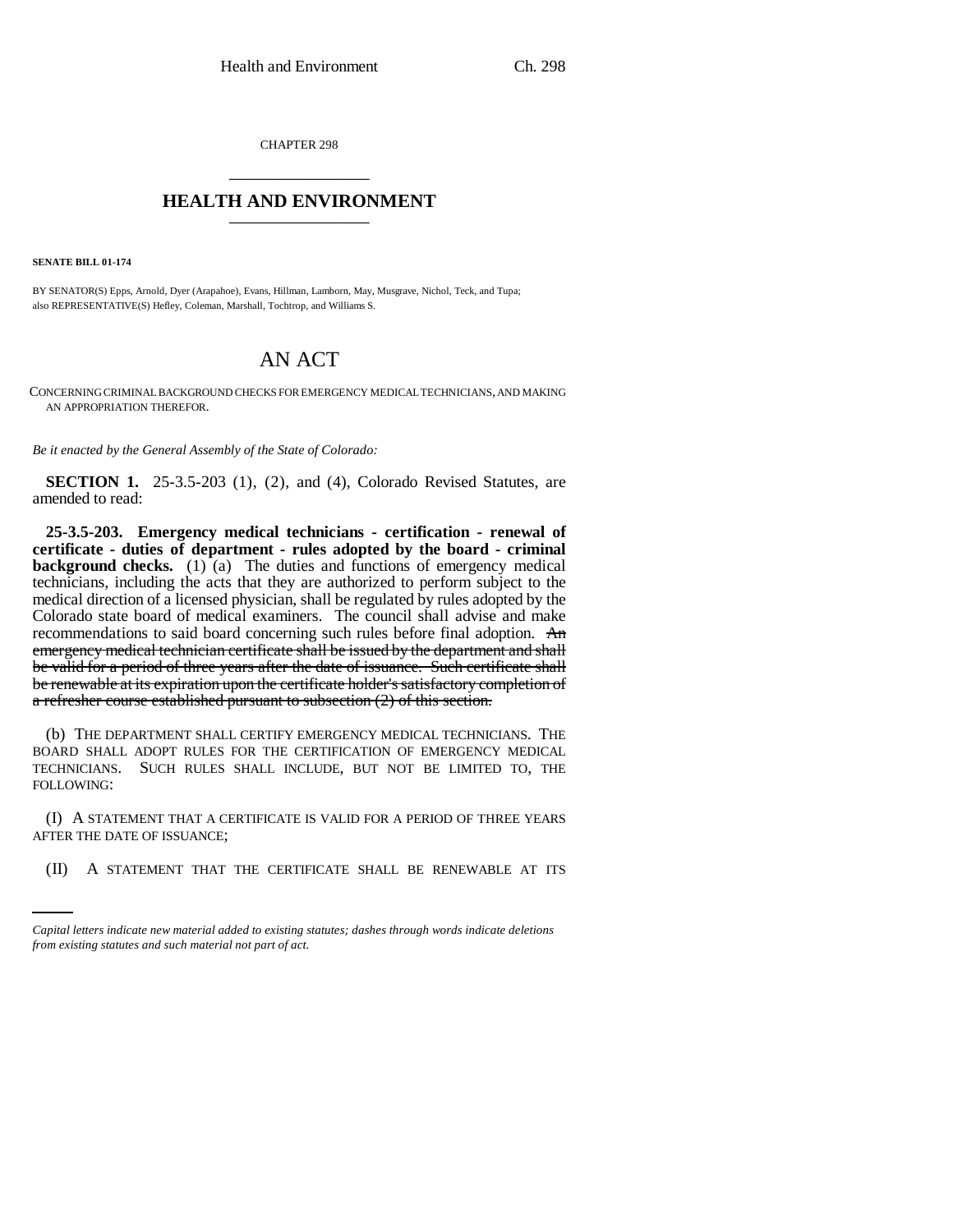## Ch. 298 Health and Environment

EXPIRATION UPON THE CERTIFICATE HOLDER'S SATISFACTORY COMPLETION OF THE TRAINING REQUIREMENTS ESTABLISHED PURSUANT TO SUBSECTION (2) OF THIS SECTION;

(III) PROVISIONS GOVERNING THE USE OF RESULTS OF NATIONAL AND STATE CRIMINAL BACKGROUND CHECKS BY THE DEPARTMENT TO DETERMINE THE ACTION TO TAKE ON A CERTIFICATION APPLICATION PURSUANT TO SUBSECTION (4) OF THIS SECTION;

(IV) DISCIPLINARY SANCTIONS, WHICH SHALL INCLUDE PROVISIONS FOR THE DENIAL, REVOCATION, AND SUSPENSION OF CERTIFICATES AND THE SUSPENSION AND PROBATION OF CERTIFICATE HOLDERS; AND

(V) AN APPEALS PROCESS PURSUANT TO SECTIONS 24-4-104 AND 24-4-105,C.R.S., THAT IS APPLICABLE TO DEPARTMENT DECISIONS IN CONNECTION WITH CERTIFICATIONS AND SANCTIONS.

(2) The council shall establish a refresher course program ADVISE THE DEPARTMENT AND THE BOARD IN ESTABLISHING THE TRAINING REQUIREMENTS FOR CERTIFICATE RENEWAL. Such refresher course program TRAINING REQUIREMENTS shall consist of not more than fifty classroom hours and not less than thirty-six classroom hours. and shall include instruction in new techniques and developments in the emergency medical technician profession and shall provide for examinations over the course material and over the practical application of emergency medical techniques.

(4) (a) The department may, with reasonable cause, acquire a NAME OR FINGERPRINT-BASED criminal history record from the Colorado bureau of investigation for the purpose of investigating the holder of or applicant for an emergency medical technician certificate.

(b) ANY GOVERNMENT ENTITY THAT EMPLOYS A PERSON AS OR ALLOWS A PERSON TO VOLUNTEER AS AN EMERGENCY MEDICAL TECHNICIAN IN A POSITION THAT WOULD REQUIRE DIRECT CONTACT WITH ANY PATIENT SHALL REQUIRE ALL VOLUNTEER AND EMPLOYED EMERGENCY MEDICAL TECHNICIANS, WHO HAVE LIVED IN THE STATE FOR THREE YEARS OR LESS AT THE TIME OF THE INITIAL CERTIFICATION OR CERTIFICATION RENEWAL, TO SUBMIT TO A FEDERAL BUREAU OF INVESTIGATION FINGERPRINT-BASED BACKGROUND CHECK FOR THE PURPOSE OF DETERMINING ELIGIBILITY FOR EMPLOYMENT. EACH EMERGENCY MEDICAL TECHNICIAN REQUIRED TO SUBMIT TO A FEDERAL BUREAU OF INVESTIGATION FINGERPRINT-BASED BACKGROUND CHECK SHALL OBTAIN A COMPLETE SET OF FINGERPRINTS TAKEN BY A LOCAL LAW ENFORCEMENT AGENCY OR ANOTHER ENTITY DESIGNATED BY THE DEPARTMENT. THE LOCAL LAW ENFORCEMENT AGENCY OR OTHER SUCH DESIGNATED ENTITY THAT TOOK THE FINGERPRINTS SHALL TRANSMIT THEM TO THE COLORADO BUREAU OF INVESTIGATION, WHICH SHALL IN TURN FORWARD THEM TO THE FEDERAL BUREAU OF INVESTIGATION FOR A NATIONAL CRIMINAL HISTORY RECORD CHECK. THE DEPARTMENT OR OTHER AUTHORIZED GOVERNMENT ENTITY SHALL BE THE AUTHORIZED AGENCY TO RECEIVE AND DISSEMINATE INFORMATION REGARDING THE RESULT OF ANY NATIONAL CRIMINAL HISTORY RECORD CHECK. ANY SUCH NATIONAL CHECK SHALL BE HANDLED IN ACCORDANCE WITH P.L. 92-544, AS AMENDED. EACH GOVERNMENT ENTITY ACTING AS THE AUTHORIZED RECIPIENT OF THE RESULT OF ANY